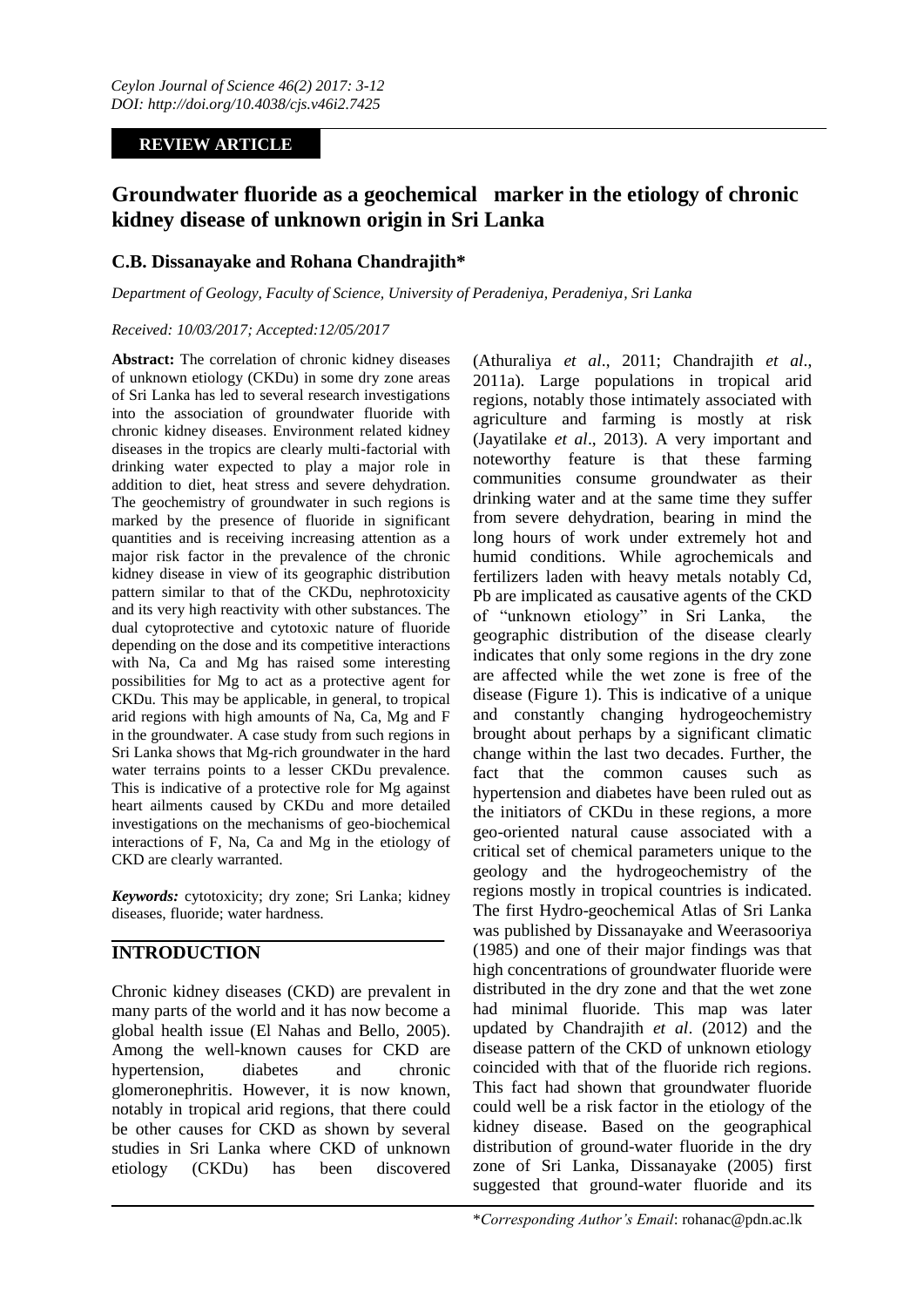interactions with other elements could be associated with CKDu in Sri Lanka. Studies from several other countries of the tropical belt have clearly shown the importance of groundwater fluoride as a major risk factor for kidney diseases (Bober *et al*., 2006; Chandrajith *et al*., 2011a; Chandrajith *et al*., 2011b; Chouhan and Flora, 2008). The geochemical significance of some diseases in tropical countries have been highlighted by Dissanayake and Chandrajith

(1999) and they have shown that some diseases such as dental and skeletal fluorosis, iodine deficiency disorders, selenium-related diseases among others could also be classified as diseases of "geochemical origin". The new discipline "Medical Geology" therefore is of particular importance to tropical countries where extremely large populations live intimately associated with the immediate physical environment with their unique geochemical characteristics.



**Figure 1:** Distribution of Chronic Kidney Diseases with uncertain etiology (CKDu) in the dry zone of Sri Lanka.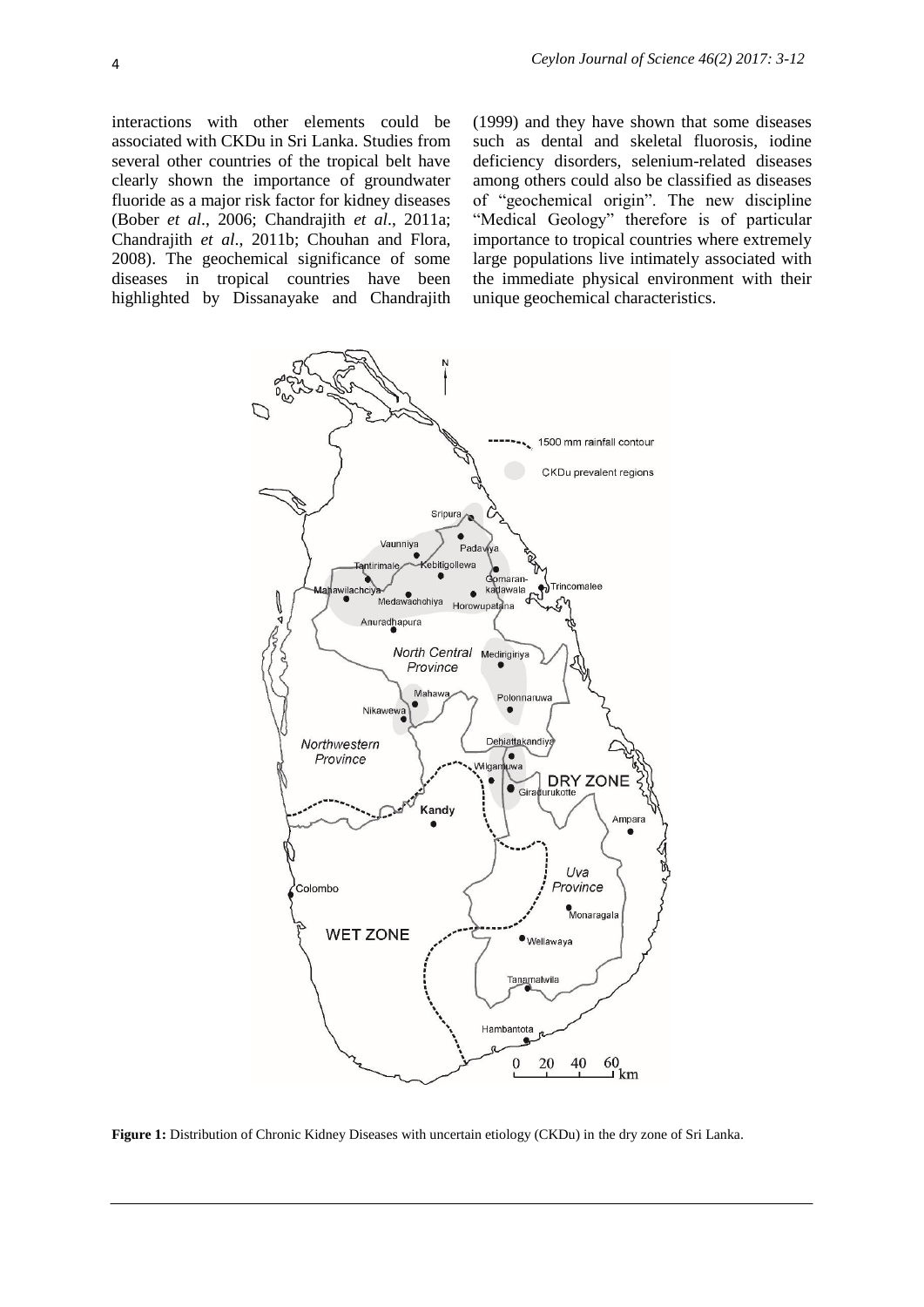#### **GEOCHEMISTRY OF GROUNDWATER FLUORIDE**

It is a well-known fact that there is a strong relationship between fluoride geochemistry and the incidence of dental and skeletal fluorosis. While the essentiality of fluoride for human health is still being debated, its toxicity when present in excessive quantities has caused concern in many lands, particularly in dry arid zones where fluoride is found in groundwater in excessive quantities (Dissanayake and Chandrajith, 2007). Even though food is the main source of many trace elements entering the human body, much of the fluoride entering the body however, is from water (Dissanayake, 2005). The hydro-geochemistry of fluoride, particularly ground-water which is the main source of drinking water for millions of people in the tropical arid regions, is therefore of extreme importance.

Fluorine is the most electronegative element. Due to its very high reactivity, fluoride is a marked geochemical reactant in groundwater. Fluoride, as an ion, therefore does not act alone and its extreme reactivity makes it combine easily with metals such as Cd, Pb, Hg and also with metalloids such as arsenic, implicated by some authors (Jayasumana *et al*., 2013) as being the cause of the CKDu in Sri Lanka. Fluoride therefore, is an excellent geochemical carrier and a marker for a large number of possible causative agents. It is noteworthy that with the exception of the pineal gland, it is the kidney which accumulates fluoride most in the human body (Massy and Drüeke, 2012). The fact that the ionic radius of the fluoride ion (0.133 nm) is very similar to that of the hydroxyl ion  $(-0.110 \text{ nm})$ , makes fluoride an excellent aquaphile. Due to the replacement of hydroxide ion with fluoride ion, in dental and bone tissues it becomes geochemically and biochemically very active. The passage through the geo-bio barrier is ensured and once inside the human body, fluoride may affect several important enzymerelated metabolic functions. Fluoride crosses cell membranes by simple diffusion, enters soft tissues and causes their impairment (Chattopadhyay *et al*., 2011). A kidney when damaged for whatever reason will accumulate fluoride fast, thereby damaging the kidney even further. Farmers who are severely dehydrated may have damaged kidneys and the consumption of

In addition, climate change has had a marked effect on the elevated concentrations of fluoride in groundwater in tropical countries over the last two decades. Recent investigations have shown that even within a few years, groundwater wells in the dry zone of Sri Lanka have shown a marked increase of fluoride changing from safe levels to "not recommended" levels (Chandrajith *et al*., 2012). The climate change and the consequent evapotranspiration have been very high in these tropical lands with the resulting elevations of fluoride, Na, Ca and Mg in the groundwater. Jacks *et al.* (2005) studied the controls on the genesis of fluoride rich groundwaters in India where there was an increase in the incidence of dental and skeletal fluorosis with 62 million people at risk. They observed that fluoride concentrations are governed by adsorption equilibria and by fluorite stability. Evapotranspiration lead to a precipitation of calcite, a lowering of calcium activity and increase of Na/Ca ratios which allowed an increase of fluoride levels in the solution. A significant feature was that due to irrigation and farming practices, there was an increase in the extent of the sodic soils which contributed to an increase of fluoride in groundwater and hence dental fluorosis (Jacks *et al*., 2005). This is also applicable to the dry zone of Sri Lanka where due to the irrigation practices and water impounded in reservoirs, the lower reaches tend to be very rich in sodic soils thereby affecting the geochemical balance of groundwater fluoride, a fact which will have an impact on the kidney disease etiology. Therefore, the geochemical scenario of the arid tropical regions is of immense importance in that it changes constantly and rapidly while disease patterns also change accordingly. One cannot therefore arrive at too simplistic inferences by stating that fluoride and water hardness among others have been there for decades and that there had been no noticeable kidney diseases of uncertain etiology in Sri Lanka (Wimalawansa, 2016). The geochemical environment is in a continuous state of flux and subtle changes of geochemical ratios, particularly in groundwater therefore, could well have a major impact on changing patterns of health and disease. This fact has to be taken into cognizance by those who attempt to use total quantities, rather than chemical species and ratios of chemical species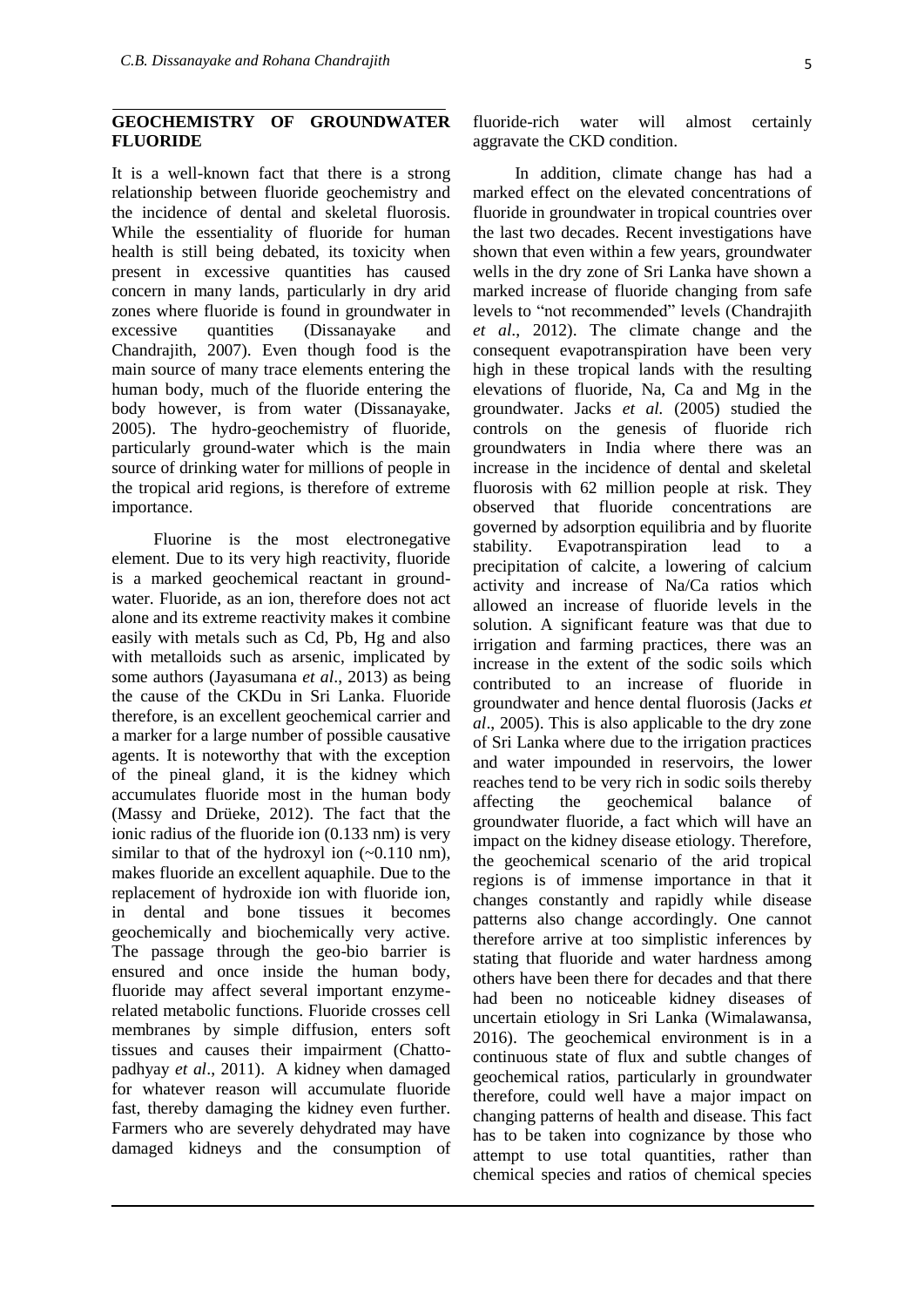in nature for correlation with disease patterns. Unfortunately, many researchers investigating environment-related diseases do not consider the subtle temporal and spatial geochemical changes in the geo-environment.

### **FLUORIDE AS A NEPHROTOXIN**

Fluoride has consistently been underestimated for its toxic effects mainly because of the proponents of water fluoridation emphasizing the supposed benefit of fluoride to dental health. While an optimum range may have benefits in dental health, excessive amounts will cause several negative physiological effects notably in the kidneys (Cittanova *et al*., 1996; Harinarayan *et al*., 2006). However, toxicity of fluoride was largely ignored due to its "good reputation" for preventing caries via topical application and in tooth pastes (Barbier *et al*., 2010). Even at low doses, fluoride could interact with cellular systems inducing oxidative stress and modulation of intracellular redox homeostasis among several others resulted in serious concerns about its toxicity [\(Cittanova](#page-8-0) *et al*., 1996). Fluoride is more genotoxic at lower doses than at higher doses when ingested through drinking water (Podder *et al.,* 2011). The determination of the exact dose of fluoride that is effective in the triggering of physiological imbalances and how other interactive chemical species such as Na<sup>+</sup>,  $Ca^{2+}$  and  $Mg^{2+}$  control the critical dose needs further extensive research. Zager and Iwata (1997) carried out some experiments in order to characterize some subcellular determinants of fluoride cytotoxicity and to determine whether sub-toxic fluoride exposure affects tubular cell vulnerability to superimposed ATP depletion and nephrotoxic attack. They concluded that;

(a) fluoride induces dose-dependent cytotoxicity in cultured human proximal tubular cells,

(b) this occurs via  $Ca^{2+}$  and phospholipase A2-(PLA2) dependent mechanisms,

(c)partial cytosolic PLA2 depletion subsequently results and

(d) sub-toxic fluoride exposure can acutely increase cell resistance to further attack.



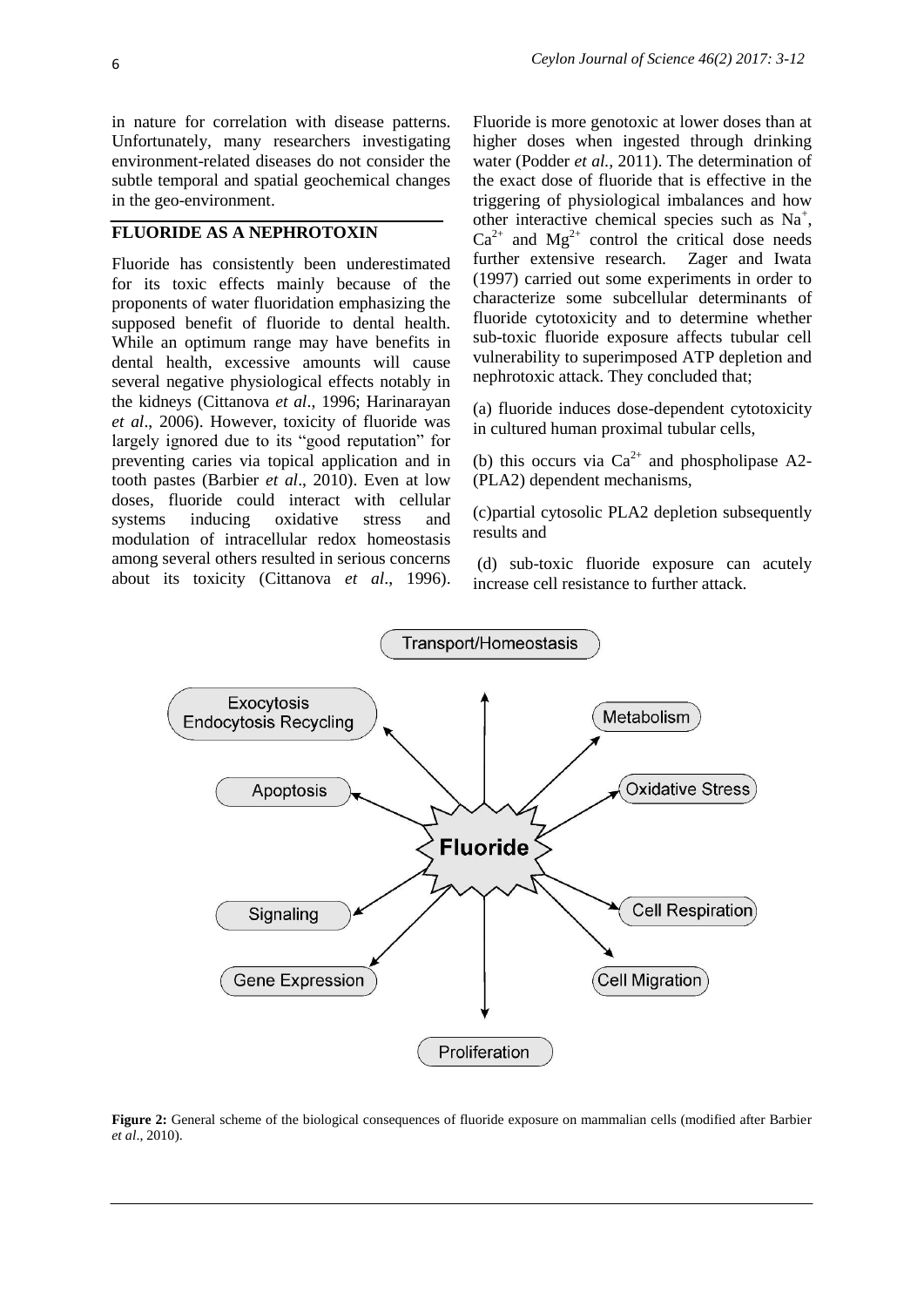Although dental fluorosis is the common symptom associated with high fluoride in drinking water, the liver and kidney functions can also be affected by high fluoride  $(>2 \text{ mg/L})$ in children (Xiong *et al*., 2007). Moreover, coexposure of cadmium and fluoride could increase the liver and kidney damage compared with that exposed to individual ions alone as indicated using rat models (Zhang et al., 2013). These observations clearly highlight the need to place more emphasis on the critical doses and how these doses may be influenced by other factors in the physical environment, notably in groundwater. In the case of "CKD of unknown etiology" in the dry zone of Sri Lanka, the geochemical ratios of F- with  $Ca^{2+}$ , Mg<sup>2+</sup> and Na<sup>+</sup> and their collective impact on the biochemical mechanisms leading to the disease may provide useful clues as to its actual cause. The effect of fluoride on a variety of cell functions becomes complex due to the fact that it is related to dose and concentration (hormesis effect) and fluoride has to be considered as a potent toxic compound in toxicology, epidemiology/ ecological research and in both fundamental and applied research (Barbier et al., 2010). The general scheme of the biological consequence of fluoride exposure on mammalian cell is illustrated in figure 2.

#### **WATER HARDNESS AND FLUORIDE IN GROUNDWATER – ROLE OF MAGNESIUM**

One of the noteworthy features of the areas with CKDu in the dry zone of Sri Lanka, is the high prevalence of water with high hardness often exceeding 75 mg/L (Chandrajith *et al*., 2011b). The fact that these regions also superimpose, in many cases, on the high fluoride areas brings into focus a further complicating factor and possibly both water hardness and fluoride play a role in the etiology of the kidney disease. Hard water, by itself may not pose a serious threat to human health but its main components,  $Ca^{2+}$  and  $Mg^{2+}$  may interact with other species to form complexes that may be of significance in health issues. When such water with high fluoride levels is consumed in large quantities, as in the case of the dry zone population of Sri Lanka, the interactions of  $Ca^{2+}$ ,  $\overline{Mg}^{2+}$ , Na<sup>+</sup> and F<sup>-</sup> may, in all probability, have an impact on the physiological functions. Numerous studies have shown an inverse relationship between drinking water magnesium level and heart diseases (Jiang *et al*., 2016; Knezović *et al*., 2014; Kousa, 2013; Leurs *et al*., 2010) although its effect on kidneys is still poorly understood. However, the increase of  $Ca^{2+}/Mg^{2+}$  ratio in drinking water was attributed to the occurrence of urolithiasis (Yang *et al*., 2016). Dharma-Wardana *et al*. (2015) highlighted the importance of groundwater ionicity, emphasizing the suggestion that  $F<sup>-</sup>$  may contribute to the CKDu by its high rank in the Hofmeister Series for denaturing proteins of the kidney membrane. They also suggest that while the increase of hardness (below a threshold) correlates with good health, ionicity increases above a threshold would correlate with ill health. One of the main elements present in hard water is magnesium. While calcium has received great attention in issues pertaining to health and disease, notably the heart, magnesium however has not been considered adequately in medical research. Magnesium is the activator of more than 300 enzymes (Gröber, 2009), while fluoride is known to act as an inhibitor. Their geochemical and subsequent biochemical interactions are of importance in tracing the pathways to kidney disease. A further complication is the fact that some enzymes are known to be activated by fluoride (Strochkova and Zhavoronkov, 1983). The interference of  $F$ with the biological activity of the  $Mg^{2+}$  stresses the importance of studying the critical  $F-Ca^{2+}$ and the  $F-Mg^{2+}$  ratios in the groundwater of the hard water terrains on which the population with CKDu lives.



**Figure 3**: Antagonistic relationship between of Ca, Mg, Na and fluoride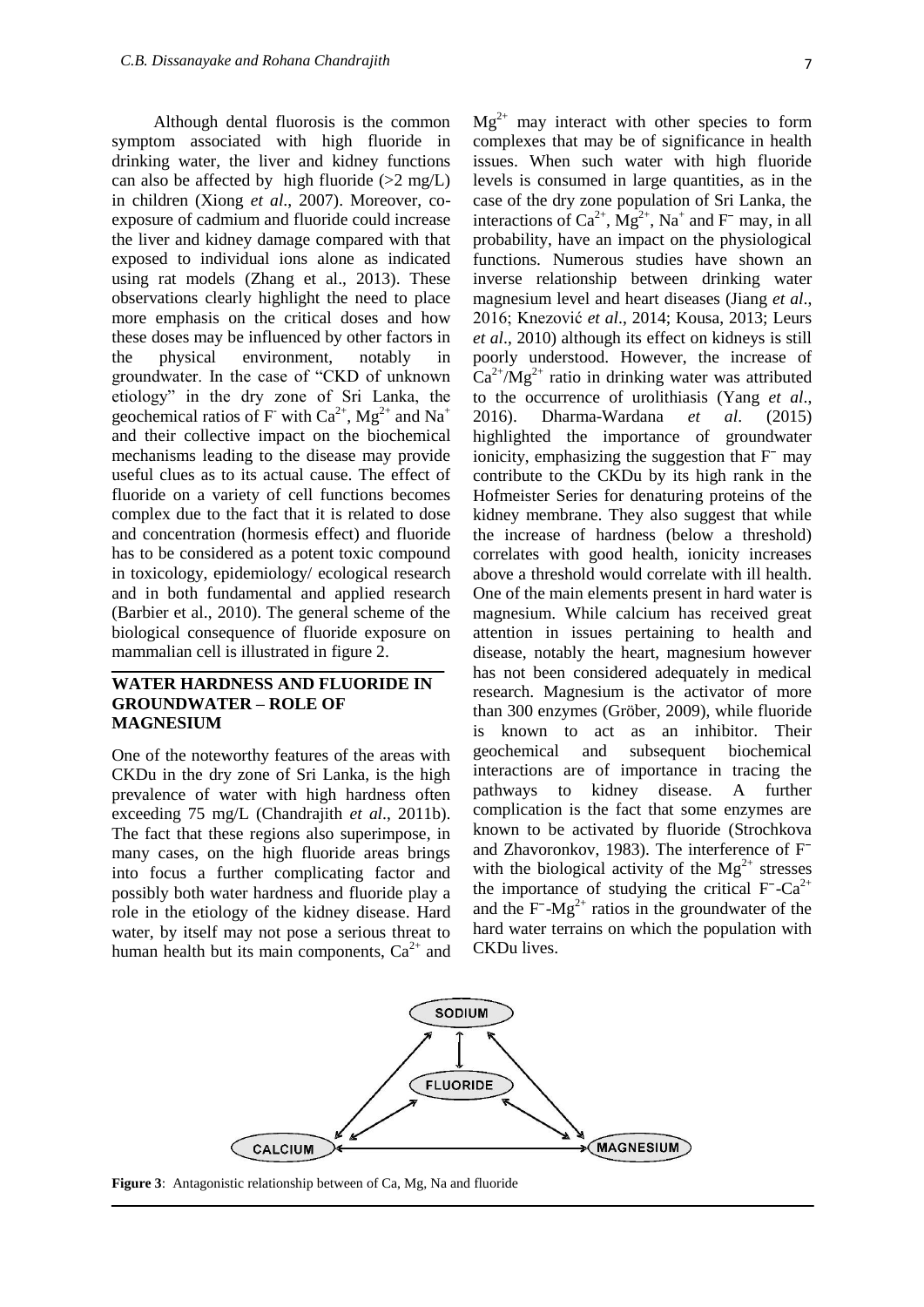The effects of  $Ca^{2+}$ ,  $Mg^{2+}$ , and F<sup>-</sup> supplementation on tissue mineralization in Ca-Mg deficient rats had been studied and it has been noted that the toxic effect of fluoride plays a key role in Mg deficiency and that the kidneys are the probable place for Mg-F interaction (Ericsson *et al.*, 1986). They showed that F<sup> $-$ </sup> clearly interferes with the biological activity of the  $Mg^{2+}$ . Since hard water contains both  $Ca^{2+}$  and  $Mg^{2+}$  though in different amounts, their ratios will clearly have an impact on their distribution in tissues. In areas such as the dry zone of Sri Lanka, where the farming community is at most risk from the CKD of unknown origin, diet clearly plays a major role. It may be expected that, due to the poor diet, the intake of elements from water may also have significant physiological effects. The biochemical antagonism between  $Ca^{2+}$  and  $Mg^{2+}$ is known and there could be mutual dislodging from cells. In interactions of  $F<sup>-</sup>$  with  $Ca<sup>2+</sup>$  and  $Mg^{2+}$ , it is the Ca ions rather than Mg ions that intensify mineral- ization. Calcium accumulation is much more pronounced in the kidneys than in the heart or aorta but both Mg and fluoride have inhibitory effects. It has been found that moderately high chronic doses of fluoride prevent renal accumulation while higher acute doses increase calcinosis (Luoma *et al*., 1983; Suketa *et al*., 1977). The dual role of fluoride as a cytotoxic and cytoprotective agent has to be taken into serious consideration when optimum levels of fluoride are recommended in health issues. In the case of the CKDu in Sri Lanka, most researchers ignore this fact and attempt to correlate total water fluoride values with disease prevalence thereby leading to erroneous conclusions. Renal fluorosis and nephrocalcinosis therefore, becomes a possibility in areas where the groundwater has  $\text{Ca}^{2+}$ ,  $\text{Mg}^{2+}$ ,  $F^-$ , and  $PO_4^3$  in abundance such as in arid regions of tropical regions where phosphate fertilizers are also used in abundance. Although calcification is mainly extracellular, intracellular calcification has been reported and may contribute to pathologic calcification of soft tissues (Azari *et al*., 2008). The kidneys could therefore be such a location (figure 2). As shown in figure 3,  $Ca^{2+}$  and  $Mg^{2+}$  show interact with each other, calcium being the dominant ion for biomineralization. It combines with fluoride and phosphate to produce nanocrystals of fluoroapatite in the soft issues in the kidney, notably in the tubules which could cause clogging. This is mitigated by magnesium and fluoride, depending strictly on the dose.

Azari *et al*. (2008) experimentally found that hydroxyapatite crystals nucleate within intracellular membrane–bounded compartments. The discussion thus far emphasizes the extreme importance of the critical ratios of  $F^{\text{-}}$ ,  $Ca^{2+}$ ,  $Mg^{2+}$ and Na<sup>+</sup> that activate chronic kidney diseases not related to diabetes, hypertension and any other known factors. The fine dividing line between cytotoxicity and cytoprotectivity of fluoride depends strongly on the effect of the abovementioned ions of the ingested water on F<sup>-</sup> metabolism (Chandrajith *et al*., 2011b). The unique feature of fluoride as both a cytotoxic and cytoprotective agent was highlighted by Chouhan and Flora (2008) in their study on the effects of fluoride on the tissue oxidative stress and apoptosis in rats. They noted that fluoride is biologically active even in lower concentrations and that at low levels it exerts more deleterious effects while at higher concentrations the toxic effects are less pronounced. The dose and concentration dependency is once again emphasized. High fluoride, hardness and salinity prevalent in the disease stricken areas of the dry zone of Sri Lanka therefore appear to be contributory factors. It should be noted that areas below irrigation schemes, tanks and reservoirs where water is impounded, as seen in many parts of the dry zone of Sri Lanka, are clearly sodic with the consequent increase of  $F^-$  and  $Ca^{2+}$ . These areas are best known for the high incidence of CKDu. In such areas, Mg could play a protective role. It was also reported that there was a significant reduction of fluorosis in Mgfed animals presumably due to a decrease in the intestinal absorption of fluoride (Chouhan and Flora, 2008; Khandare *et al*., 2011). A noteworthy observation is that patients with CKD have a high prevalence of vascular calcification and cardiovascular disease is the leading cause of death in CKD populations (Massy and Drüeke, 2012). Observational studies had shown that low serum Mg may be an independent risk factor for premature death in CKD patients and patients with mildly elevated serum levels could have a better chance of survival over those with lower Mg levels. It has been suggested that Mg supplementation might be useful in reducing the progression of atherosclerosis in chronic dialysis patients (Turgut *et al*., 2008).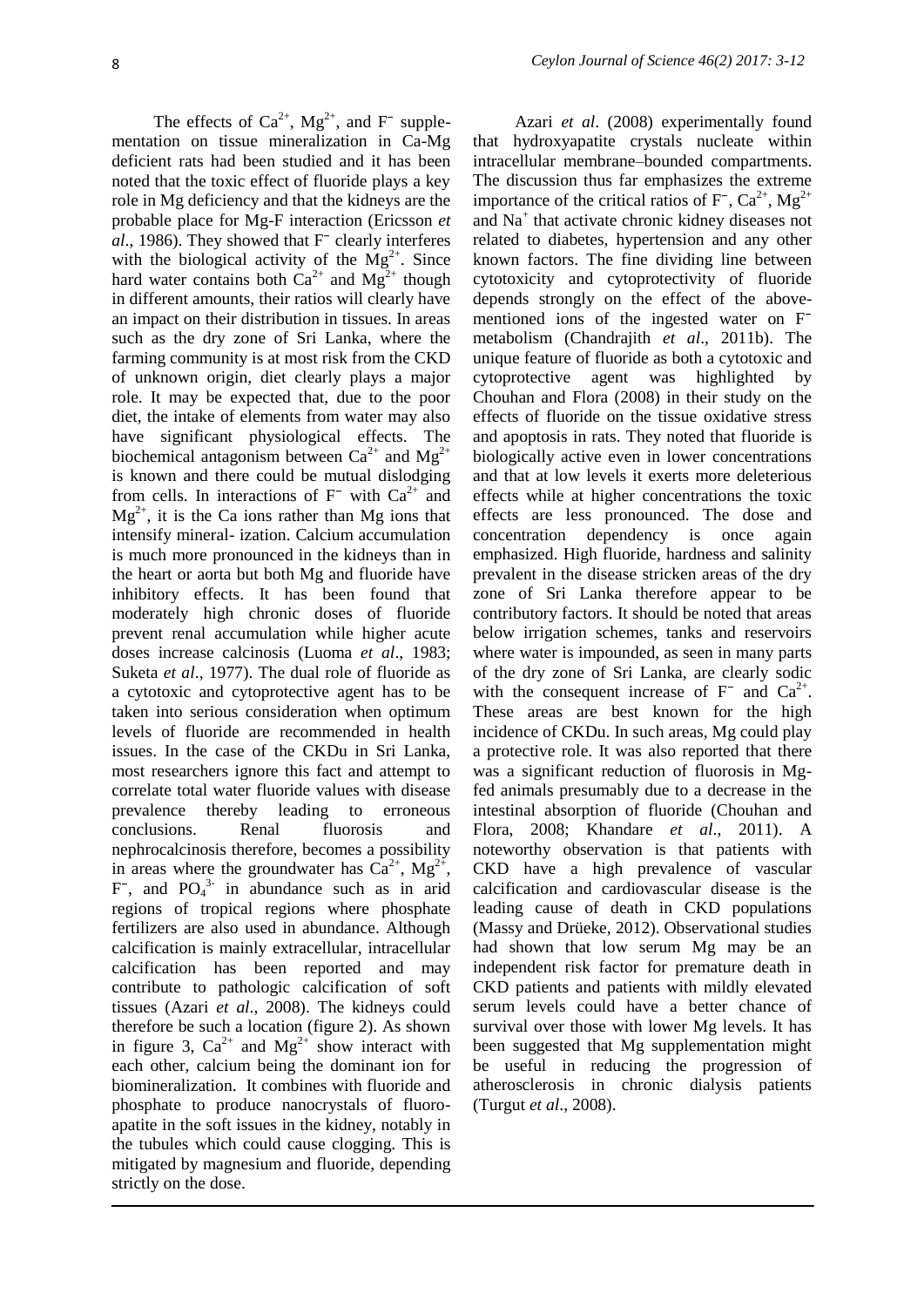| Area          | <b>CKDu</b>   | No. of  |     | Hardness | $\mathbf{F}$ | $Na+$ | $\overline{\text{Ca}^{+2}}$ | $\overline{Mg}^{2}$ |
|---------------|---------------|---------|-----|----------|--------------|-------|-----------------------------|---------------------|
|               | <b>Status</b> | Samples |     |          |              |       |                             |                     |
| Giradurukotte | Endemic       | 46      | min | 47       | 0.02         | 1.54  | 1.02                        | 2.26                |
|               |               |         | max | 1921     | 2.14         | 108   | 37.1                        | 79.6                |
|               |               |         | Avg | 226      | 0.64         | 22.8  | 13.8                        | 19                  |
| Nikawewa      | Endemic       | 39      | min | 122      | 0.02         | 15.2  | 2.38                        | 0.98                |
|               |               |         | max | 1380     | 5.3          | 540   | 256                         | 313                 |
|               |               |         | Avg | 426      | 1.21         | 135   | 40.3                        | 54.6                |
| Medawchchiya  | Endemic       | 10      | min | 208      | 0.52         | 8.02  | 13.5                        | 11.4                |
|               |               |         | max | 676      | 4.9          | 80.7  | 53.5                        | 785                 |
|               |               |         | Avg | 324      | 1.42         | 47.7  | 33.3                        | 98                  |
| Padaviya      | Endemic       | 34      | min | 80       | 0.02         | 2.09  | 2.35                        | 2.08                |
|               |               |         | max | 816      | 1.33         | 188   | 113                         | 41.6                |
|               |               |         | Avg | 454      | 0.62         | 58.3  | 35                          | 20.1                |
| Vaunniya      | Endemic       | 18      | min | 88       | 0.23         | 8.50  | 4.6                         | 0.67                |
|               |               |         | max | 352      | 1.27         | 183   | 32.3                        | 33.5                |
|               |               |         | Avg | 185      | 0.71         | 48.5  | 12.8                        | 11.9                |
| Vaunniya      | Non-          | 14      | min | 120      | 0.38         | 8.66  | 1.6                         | 0.73                |
|               | Endemic       |         | max | 556      | 1.37         | 209   | 69                          | 51.6                |
|               |               |         | Avg | 356      | 0.97         | 92.6  | 30.4                        | 26.2                |
| Huruluwewa    | Non-          | 29      | min | 96       | 0.02         | 38.5  | 3.57                        | 9.63                |
|               | endemic       |         | max | 590      | 1.68         | 1910  | 58                          | 1280                |
|               |               |         | Avg | 285      | 0.72         | 561   | 29.6                        | 189                 |
| Wellawaya     | Non-          | 38      | min | 140      | 0.80         | 19.2  | 16.0                        | 10.6                |
|               | endemic       |         | max | 580      | 7.0          | 101   | 110                         | 94.7                |
|               |               |         | Avg | 280      | 2.31         | 48.7  | 49.2                        | 38.4                |

**Table 1:** Summary statistics of some chemical parameters in drinking water wells from CKDu and Non-CKDu regions of Sri Lanka.



**Figure 4:** Discrimination between fluoride and Mg2+/Ca2+ ratio in drinking water wells used by CKDu and non-CKDu people in Vavuniya, Sri Lanka.

#### **MAGNESIUM DEFICIENCY AS A RISK FACTOR FOR CKDu**

During the last few years, many studies had considered drinking water geochemistry as a causative factor for CKDu in the dry zone of Sri Lanka. Some of these investigations showed a clear difference in Na, Ca and fluoride activities in drinking water between affected and nonaffected regions (Chandrajith *et al*., 2011a; Chandrajith *et al*., 2011b; Dharma-Wardana *et al*., 2015). It is evident that elevated fluoride in drinking water along with high Ca-hardness could be a possible cause for CKDu since the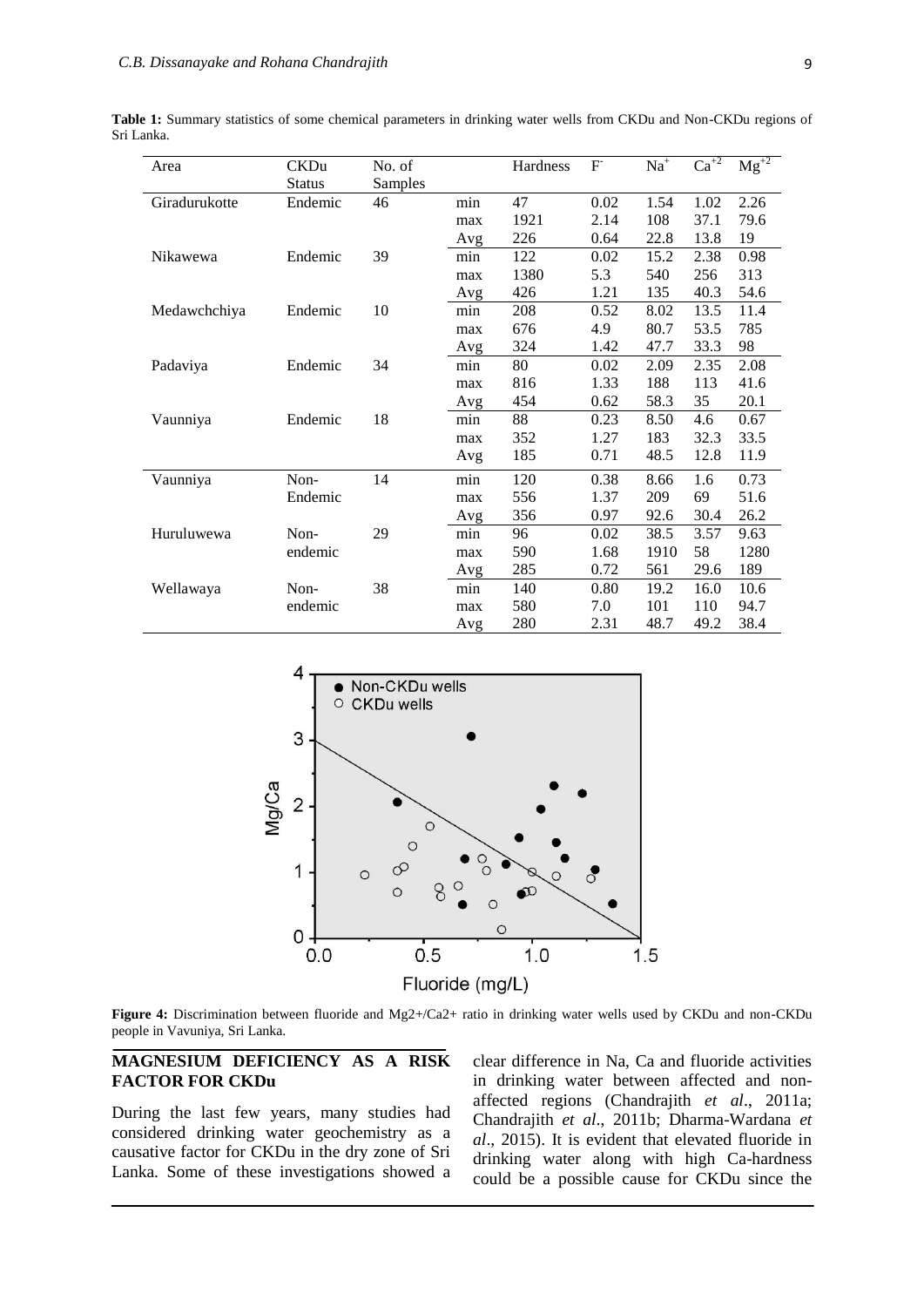total hardness is always high in most of the dry zone regions of Sri Lanka (table 1). It is also seen that  $Mg^{2+}$  is higher in non-CKDu regions compared to the endemic regions. A recent study carried out in a CKDu prevalent village in Vavuniya in which the water samples were collected from wells used by families with CKDu patients and healthy families (Thilakerathne, 2012), indicated that the groundwater hardness in the study village varied from 88 to 352 mg/L in CKDu wells, while in non-CKDu wells were 120 to 556 mg/L. Therefore high hardness is common in the areas under investigation. However, the mean  $Mg^{2+}$  in drinking water wells of CKDu and non-CKDu groups were 12 and 26 mg/L. respectively with the fluoride concentration in all studied samples ranging from 0.23 to 1.37 mg/L with a mean value of 0.82 mg/L. It was observed that 72% of the samples had fluoride above 0.6 mg/L recommended for tropical countries (WHO, 2004). The mean values of fluoride in CKD region and non-CKD regions were 0.71 and 0.97 mg/L, respectively and are higher than that of the WHO recommended levels. A clear discrimination between the fluoride and Ca/Mg ratios can be observed for the CKDu and non-CKDu drinking water wells (figure 4). Although higher hardness  $(Ca + Mg)$  and fluoride is a common factor in most of the dry zone of Sri Lanka (Chandrajith *et al*., 2012), the Mg-factor is extremely important in the case of CKDu foci in the dry zone of Sri Lanka. While calcium has been given very high prominence, magnesium has been grossly underestimated even though it plays a major role in cardioprotectivity and its calcium antagonistic properties. The complex biochemical interaction among Ca, Mg, Na and fluoride ions is once again highlighted. The variation of the Ca/Mg ratio in the groundwater of a region and its possible link to the prevalence of CKDu needs to be studied in depth.

Xiong *et al*. (2007) indicated that high levels of drinking water fluoride can increase the levels of two kidney damage markers, Nacetylglucosaminidase (NAG) and γ-glutamyl transferase (γ-GT) in urine in children. The CKDu in dry zone of Sri Lanka is known as a slow progressing disease and the investigations on histopathology of kidney of patients with CKDu indicated a tubulointerstitial disease present mainly as focal to diffuse fibrosis. This is accompanied by varying degrees of sclerotic vascular lesions resulting in high frequency of

glomerular sclerosis and collapse more indicative of a toxic etiology (Nanayakkara *et al*., 2014). Therefore initial damage can occur even in the younger cohorts who drink water with high hardness, high fluoride in which Ca is the dominant ion for the hardness.

#### **CONCLUSION**

Groundwater geochemistry plays a major role in the etiology of some diseases such as dental and skeletal fluorosis, chronic kidney disease among others in arid regions of tropical countries. Fluoride, when abundant in such terrains acts a geochemical carrier and as a strong marker for most heavy metals such as Cd, Hg, Pb and metalloids such as As, generally implicated for chronic kidney diseases not attributed to diabetes and hypertension. The very high reactivity of the fluoride ion enables many insoluble environmental toxicants to enter pathways that may ultimately enter the human body causing the disease. Magnesium, commonly present in hard water in the tropical arid regions plays a protective role against the disease while fluoride shows both cytoprotectivity and cytoxicity depending on the dose, bioavailability and other factors affecting its biochemistry. Climate change within the last two decades has brought about marked geochemical changes in the groundwater of arid regions prone to kidney diseases, with subtle changes in the ratios involving Ca, Mg, F, and phosphate ions. Consideration of Ca-hardness, Mg-hardness and temporary hardness is more important than total hardness when correlating disease patterns with geochemical parameters. Fluoride, by virtue of its extreme reactivity acts as a potent geochemical carrier for a large number of chemical species that are often classified as nephrotoxic as exemplified by Cd, Pb and Hg.

## **ACKNOWLEDGEMENTS**

This work was carried out as a part of a research project on chronic kidney disease, funded by the National Research Council (NRC), Sri Lanka through Grant No. TO 14-05 offered to RC.

#### **REFERENCES**

- Athuraliya, N.T.C., Abeysekera, T.D.J., Amerasinghe, P.H., Kumarasiri, R., Bandara, P. and Karunaratne, U. (2011). Uncertain etiologies of proteinuric-chronic kidney disease in rural Sri Lanka. *Kidney international* **80**: 1212-1221.
- Azari, F., Vali, H., Guerquin-Kern, J.L., Wu, T.D., Croisy, A. and Sears, S.K. (2008). Intracellular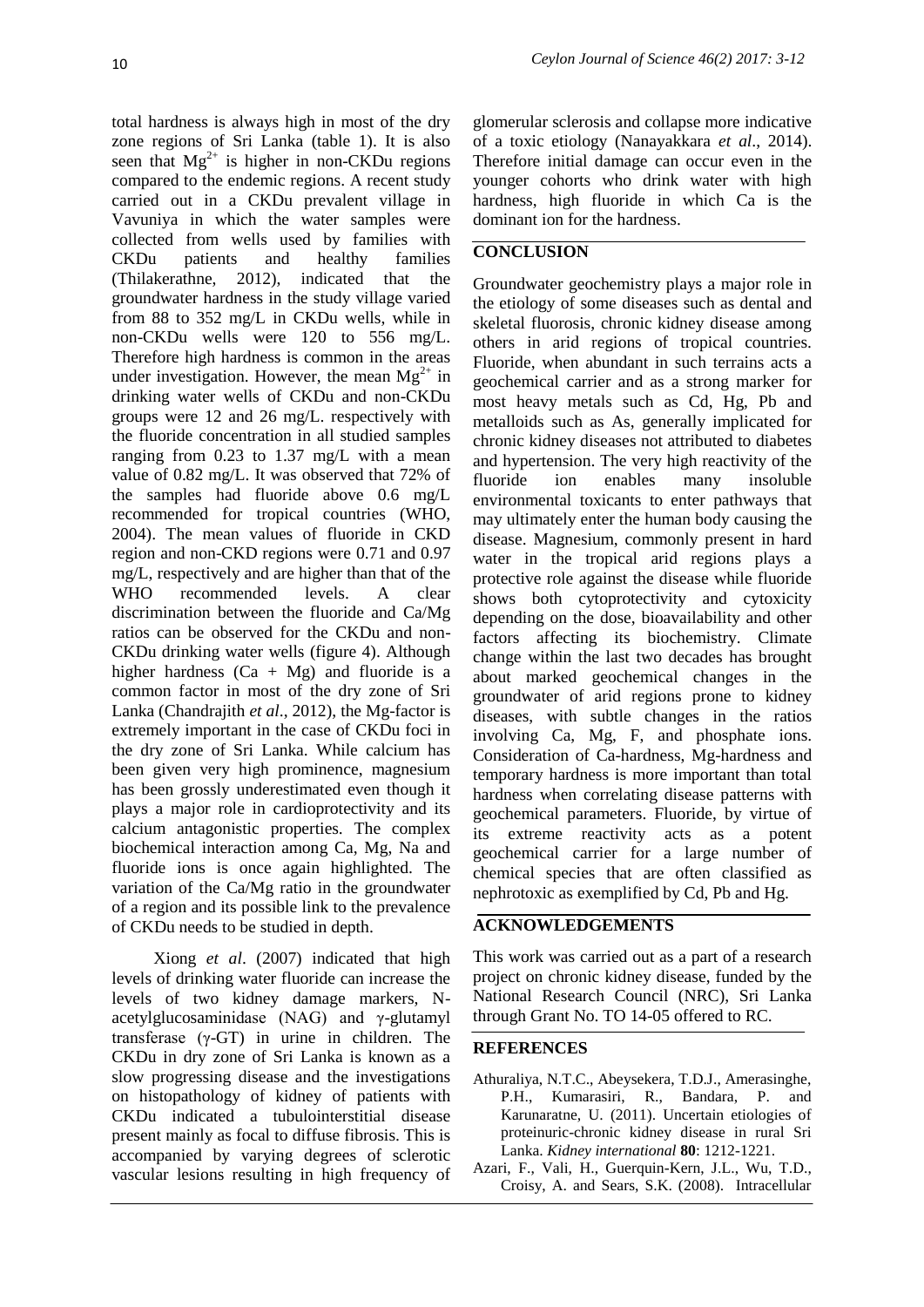precipitation of hydroxyapatite mineral and implications for pathologic calcification. *Journal of structural biology* **162**: 468-479.

- Barbier, O., Arreola-Mendoza, L. and Del Razo, L.M. (2010). Molecular mechanisms of fluoride toxicity. *Chemico-biological interactions* **188**: 319-333.
- Bober, J., Kwiatkowska, E., Kedzierska, K., Olszewska, M., Stachowska, E. and Ciechanowski, K. (2006). Fluoride aggravation of oxidative stress in patients with chronic renal failure. *Fluoride* **39**: 302.
- Chandrajith, R., Nanayakkara, S., Itai, K., Aturaliya, T.N.C., Dissanayake and C.B., Abeysekera, T. [Harada,](https://www.ncbi.nlm.nih.gov/pubmed/?term=Harada%20K%5BAuthor%5D&cauthor=true&cauthor_uid=20853020) K., [Watanabe,](https://www.ncbi.nlm.nih.gov/pubmed/?term=Watanabe%20T%5BAuthor%5D&cauthor=true&cauthor_uid=20853020) T. and [Koizumi,](https://www.ncbi.nlm.nih.gov/pubmed/?term=Koizumi%20A%5BAuthor%5D&cauthor=true&cauthor_uid=20853020) A. (2011a). Chronic kidney diseases of uncertain etiology (CKDue) in Sri Lanka: geographic distribution and environmental implications. *Environmental Geochemistry and Health* **33**: 267-278.
- Chandrajith, R., Dissanayake, C.B., Ariyarathna, T., Herath, H.M.J.M.K. and Padmasiri, J.P. (2011b). Dose-dependent Na and Ca in fluoride-rich drinking water—Another major cause of chronic renal failure in tropical arid regions. *Science of the Total Environment* **409**: 671-675.
- Chandrajith, R., Padmasiri, J.P., Dissanayake, C.B. and Prematilake, K.M. (2012). Spatial distribution of fluoride in groundwater of Sri Lanka. *Journal of the National Science Foundation of Sri Lanka* **40**: 303-309.
- Chattopadhyay, A., Podder, S., Agarwal, S. and Bhattacharya, S. (2011). Fluoride-induced histopathology and synthesis of stress protein in liver and kidney of mice. *Archives of toxicology*  **85**: 327-335.
- Chouhan, S. and Flora, S.J.S. (2008). Effects of fluoride on the tissue oxidative stress and apoptosis in rats: biochemical assays supported by IR spectroscopy data. *Toxicology* **254**: 61-67.
- <span id="page-8-0"></span>Cittanova, M-L., Lelongt, B., Verpont, M-C., Geniteau- Legendre, M., Wahbe, M.D.F., Prie, M.D.D. [Coriat, M.D.](http://anesthesiology.pubs.asahq.org/solr/searchresults.aspx?author=Pierre++Coriat)P. and [Ronco, M.D.](http://anesthesiology.pubs.asahq.org/solr/searchresults.aspx?author=Pierre+M.++Ronco)P.M. (1996). Fluoride ion toxicity in human kidney collecting duct cells. *The Journal of the American Society of Anesthesiologists* **84**: 428-435.
- Dharma-Wardana, M.W.C., Amarasiri, S.L., Dharmawardene, N. and Panabokke, C.R. (2015). Chronic kidney disease of unknown aetiology and ground-water ionicity: study based on Sri Lanka. *Environmental Geochemistry and Health* **37**: 221-231.
- Dissanayake, C.B. (2005). Water quality in the dry zone of Sri Lanka-some interesting health aspects. *Journal of the National Science Foundation of Sri Lanka* **33**(3): 161-168.
- Dissanayake, C.B. and Chandrajith, R. (1999). Medical geochemistry of tropical environments. *Earth-Science Reviews* **47**: 219-258.
- Dissanayake, C.B and Chandrajith, R. (2007). Medical geology in tropical countries with special reference to Sri Lanka. *Environmental Geochemistry and Health* **29**: 155-162.
- Dissanayake, C.B and Weerasooriya, S.V.R. (1985). hydrogeochemical atlas of Sri Lanka: Natural Resources, Energy & Science Authority of Sri Lanka. 103.
- El Nahas, A.M. and Bello, A.K. (2005).Chronic kidney disease: the global challenge. *Lancet (London, England)* **365**: 331-340.
- Ericsson, Y., Luoma, H. and Ekbergm O. (1986). Effects of calcium, fluoride and magnesium supplementations on tissue mineralization in calcium-and magnesium-deficient rats. *The Journal of nutrition* **116**: 1018-1027.
- Gröber, U. (2007). Antihypertensives and magnesium - Update. *Trace Elements & Electrolytes* **26**: 15- 16.
- Harinarayan, C.V., Kochupillai, N., Madhu, S.V., Gupta, N. and Meunier, P.J. (2006). Fluorotoxic metabolic bone disease: an osteo-renal syndrome caused by excess fluoride ingestion in the tropics. *Bone* **39**: 907-914.
- Jacks, G., Bhattacharya, P., Chaudhary, V. and Singh, K.P. (2005). Controls on the genesis of some high-fluoride groundwaters in India. *Applied Geochemistry* **20**: 221-228.
- Jayasumana, M.A.C.S., Paranagama, P.A., Amarasinghe, M.D., Wijewardane, K.M.R.C., Dahanayake, K.S., Fonseka, S.I.,Rajakaruna, K.D.L.M.P., Mahamithawa, A.M.P., Samarasinghe, U.D. and Senanayake, V.K. (2013). Possible link of Chronic arsenic toxicity with Chronic Kidney Disease of unknown etiology in Sri Lanka. *Journal of Natural Sciences Research* **3**: 64-73.
- Jayatilake, N., Mendis, S., Maheepala, P., Mehta, F.R. (2013). Chronic kidney disease of uncertain aetiology: prevalence and causative factors in a developing country. *BMC Nephrology* **14**: 180.
- Jiang, L., He, P., Chen, J., Liu, Y., Liu, D., Qin, G. andTan, N. (2016). Magnesium Levels in Drinking Water and Coronary Heart Disease Mortality Risk: A Meta-Analysis. *Nutrients* **8**: 5.
- Khandare, A., Kumar, U. and Raoc, S. (2011). Magnesium hydroxide for protection against fluoride toxicity in rabbits. *Fluoride* **44**(1):21-26
- Knezović, N.J., Memić, M., Mabić, M., Huremović, J. and Mikulić, I. (2011). Correlation between water hardness and cardiovascular diseases in Mostar city, Bosnia and Herzegovina. *Journal of Water and Health* **12**: 817-823.
- Kousa, A. (2013). Magnesium and Calcium in Drinking Water and Heart Diseases. *Reference Module in Earth Systems and Environmental Sciences* 535-544.
- Leurs, L.J., Schouten, L.J., Mons, M.N., Goldbohm, R.A. and Van Den Brandt, P.A. (2010). Relationship between tap water hardness, magnesium, and